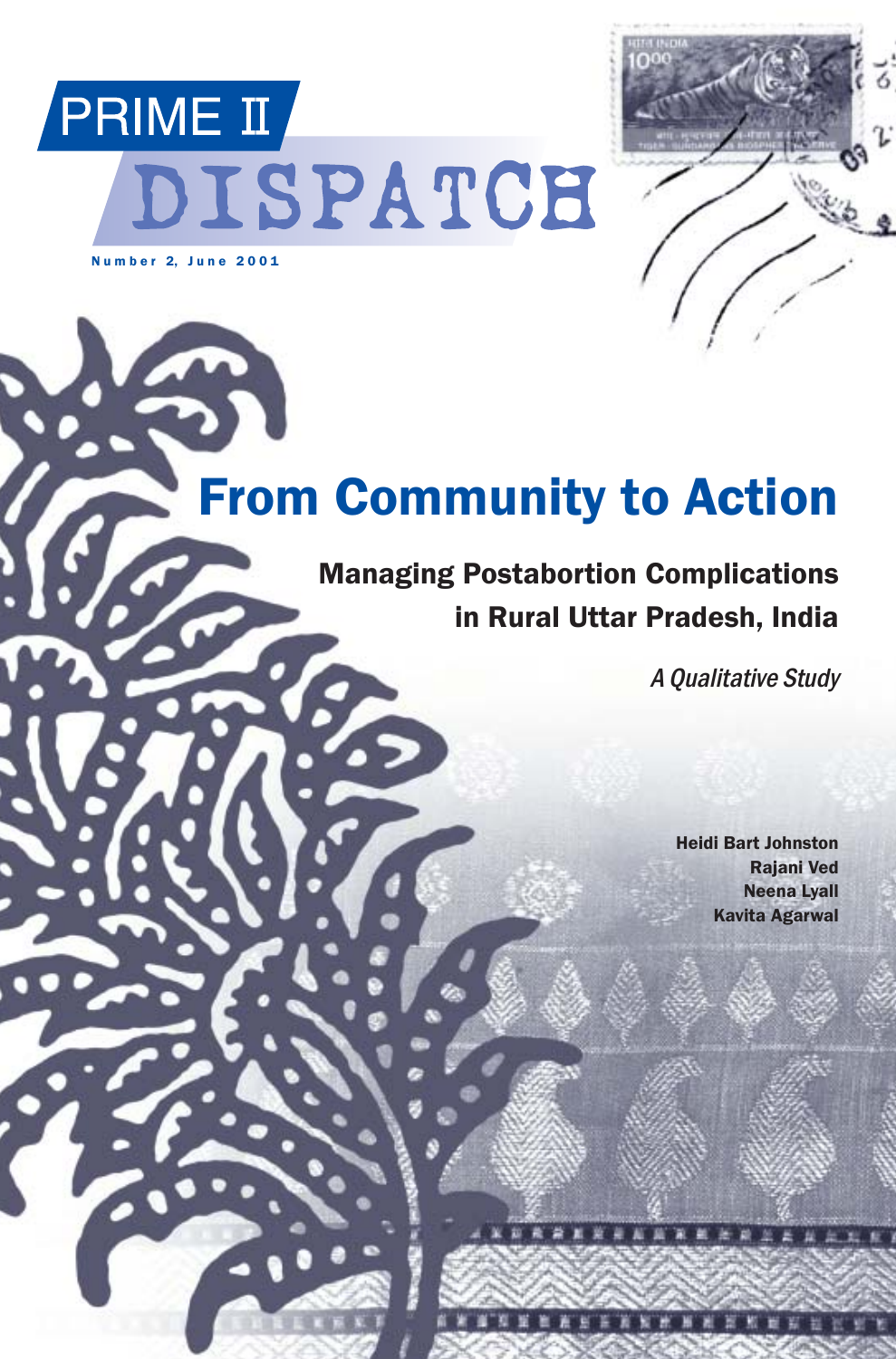| $\overline{3}$ | <b>The Situation in Uttar Pradesh</b>                                                   |
|----------------|-----------------------------------------------------------------------------------------|
| 4              | <b>Engaging the Community</b>                                                           |
| 5              | <b>Our Partner Institutions</b>                                                         |
| $6\phantom{1}$ | <b>Collecting Information</b>                                                           |
| $\overline{7}$ | <b>Delay and More Delay</b>                                                             |
| 8              | <b>Culture, Society, and</b><br><b>Communication between</b><br><b>Husband and Wife</b> |
| 9              | <b>Conclusions</b>                                                                      |
| 10             | <b>Recommendations</b>                                                                  |
|                | <b>Uttar</b><br><b>Pradesh</b>                                                          |
|                | Kasganj<br><b>Etah</b><br>district                                                      |
|                |                                                                                         |
| <b>India</b>   | Allahabad<br><b>Allahabad</b><br>district                                               |

Heidi Bart Johnston, PhD, Ipas Rajani Ved, MBBS, MPH, Independent Consultant Neena Lyall, MBBS, Christian Hospital Kasganj Kavita Agarwal, PhD, Kamala Nehru Memorial Hospital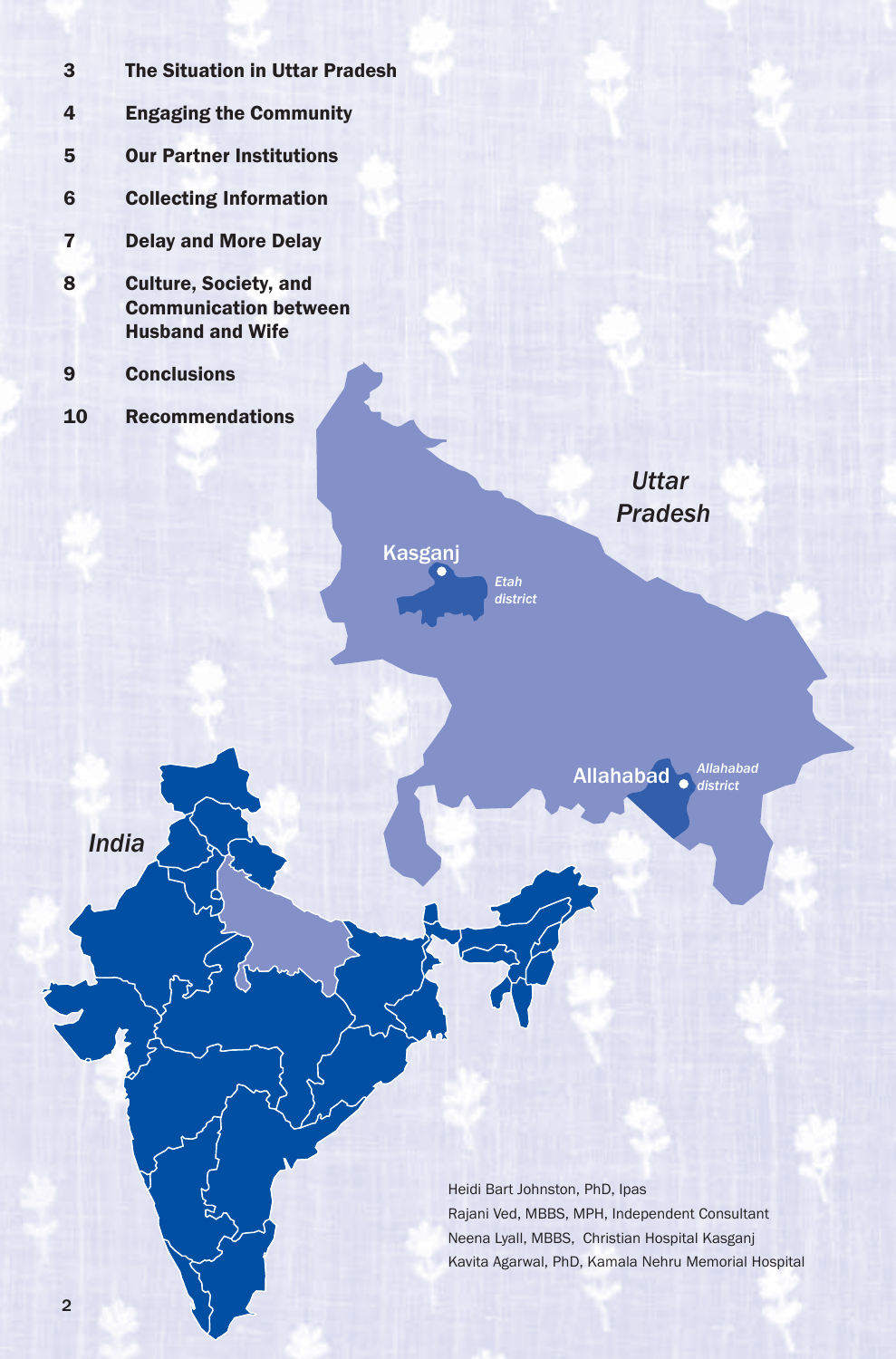## The Situation in Uttar Pradesh

*C*ountless women suffer from postabortion complications each year in India. Women with access to the fewest resources—low-income rural women and adolescents, for example —are most likely to develop complications from spontaneous abortions or from unsafe abortions performed by untrained or unskilled providers.<sup>1</sup> These complications constitute a growing public health concern in the state of Uttar Pradesh in northern India.

With the plains of the sacred Ganges River dominating much of its landscape, Uttar Pradesh is a place of rich history and daunting modern challenges. Uttar Pradesh is home to more than 15% of India's population, but ranks near or at the bottom among Indian states in per capita income, literacy rates (only 42.7% for females over six years old), life expectancy, electrification, and teacher/pupil ratios.2 Uttar Pradesh has one of India's highest fertility rates (3.99 TFR) and among the nation's highest rates of infant mortality and malnourished children.3 Postabortion complications

are considered widespread in Uttar Pradesh, which has a tremendous unmet need for family planning. Only 18.3% of married women of reproductive age in rural Uttar Pradesh use a modern method of contraception, and Uttar Pradesh has the second highest rate of unwanted fertility in India: one unplanned birth per woman, on average.<sup>4</sup>

The USAID-funded PRIME II Project has been active in Uttar Pradesh supporting family planning and reproductive health care provision at the primary level. Site assessments of public- and private-sector health care facilities in Uttar Pradesh coordinated in 1998 found that an unexpectedly small number of women with postabortion complications were represented in the patient records. Two key questions emerged:

- Where do women in Uttar Pradesh seek medical attention for postabortion complications?
- What standard of care do they receive from the providers they visit outside the formal health care system?



*Postabortion complications cause women mental anguish by restricting them from doing their routine chores and participating in household or agricultural duties.*

*"I had excessive bleeding for one and a half months. I lay in bed and could not work. My husband and children did the kitchen work. I could not get up from bed."*

—25-year-old married woman; non-literate; two living children.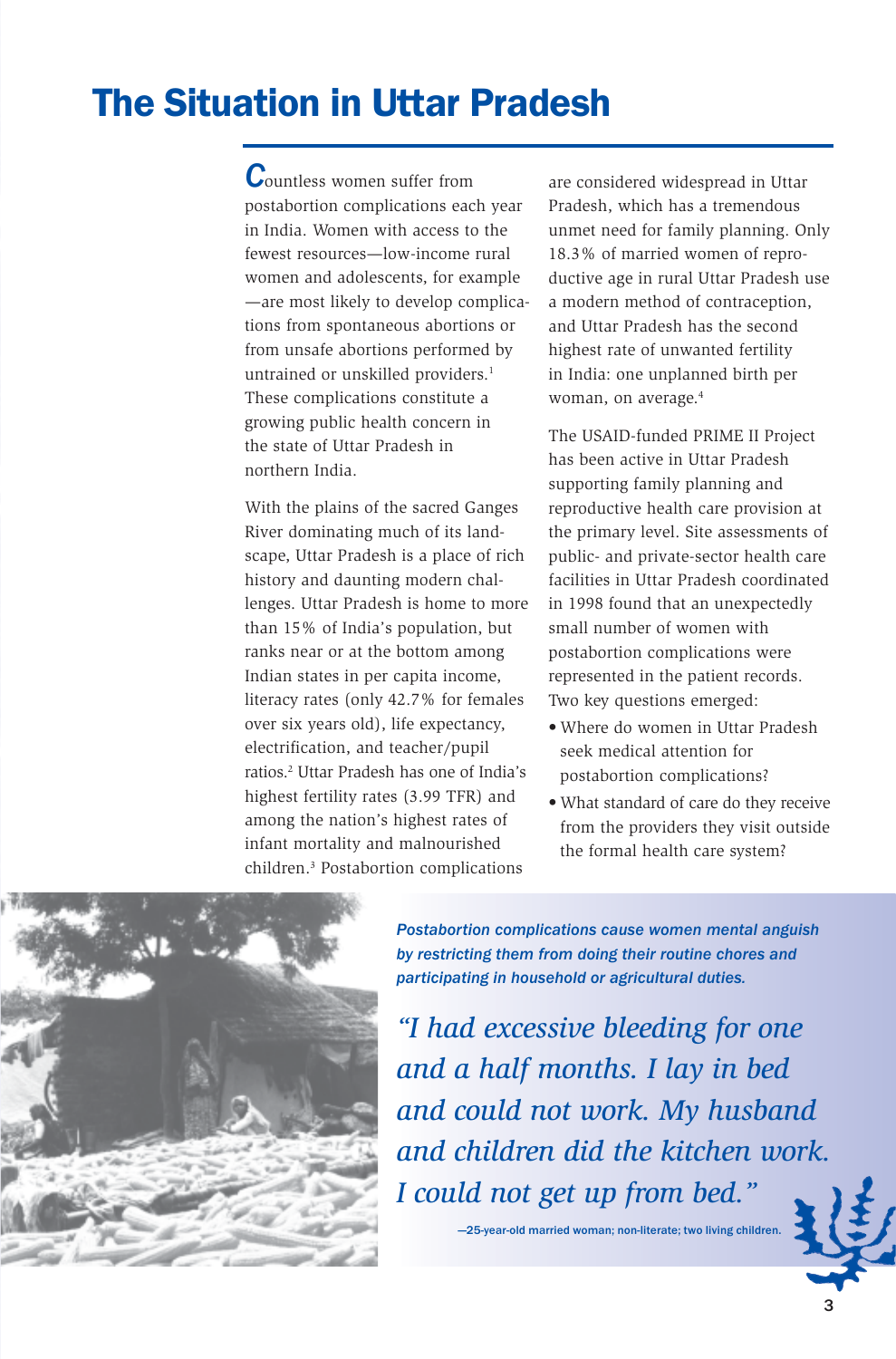## Engaging the Community

**Through an in-depth exploration of** the community-level dynamics of postabortion care services and their management in four rural villages in Uttar Pradesh, the PRIME study endeavored to meet five objectives:

- To document and understand the decision-making processes and behavior patterns related to postabortion complications for women in Uttar Pradesh
- To determine the availability of comprehensive postabortion care at the community level
- To assess the roles that communitylevel health care providers can play in recognizing postabortion complications and helping women with complications access appropriate care quickly
- To examine the extent to which community-level providers are prepared to offer and actually do

offer family planning counseling and services to their postabortion care patients

• To explore medical, cultural, and logistical barriers to safe postabortion care, including gender and status dynamics, economics, distance and transportation issues, and women's relationships with the existing health care system.

In supplying information on postabortion care at the community level, this assessment lays the groundwork for the development of interventions to prevent and treat postabortion complications. The study also creates a framework for the future design of community education materials that aim to reach women and unregistered providers, encouraging rapid responses and referral to facilities where appropriate care is available.

### The Four Components of Postabortion Care

Postabortion care (PAC) refers to a service delivery approach to reduce maternal mortality and morbidity. The four elements of postabortion care are:

- Emergency treatment for postabortion complications
- Postabortion family planning counseling and services
- Linkages with other reproductive health services
- Community participation to prevent unplanned pregnancies and to support postabortion care.

*Groups of six to eight women constructed maps of their community using locally available materials. This photograph was taken during a pre-test exercise in Etah District.*

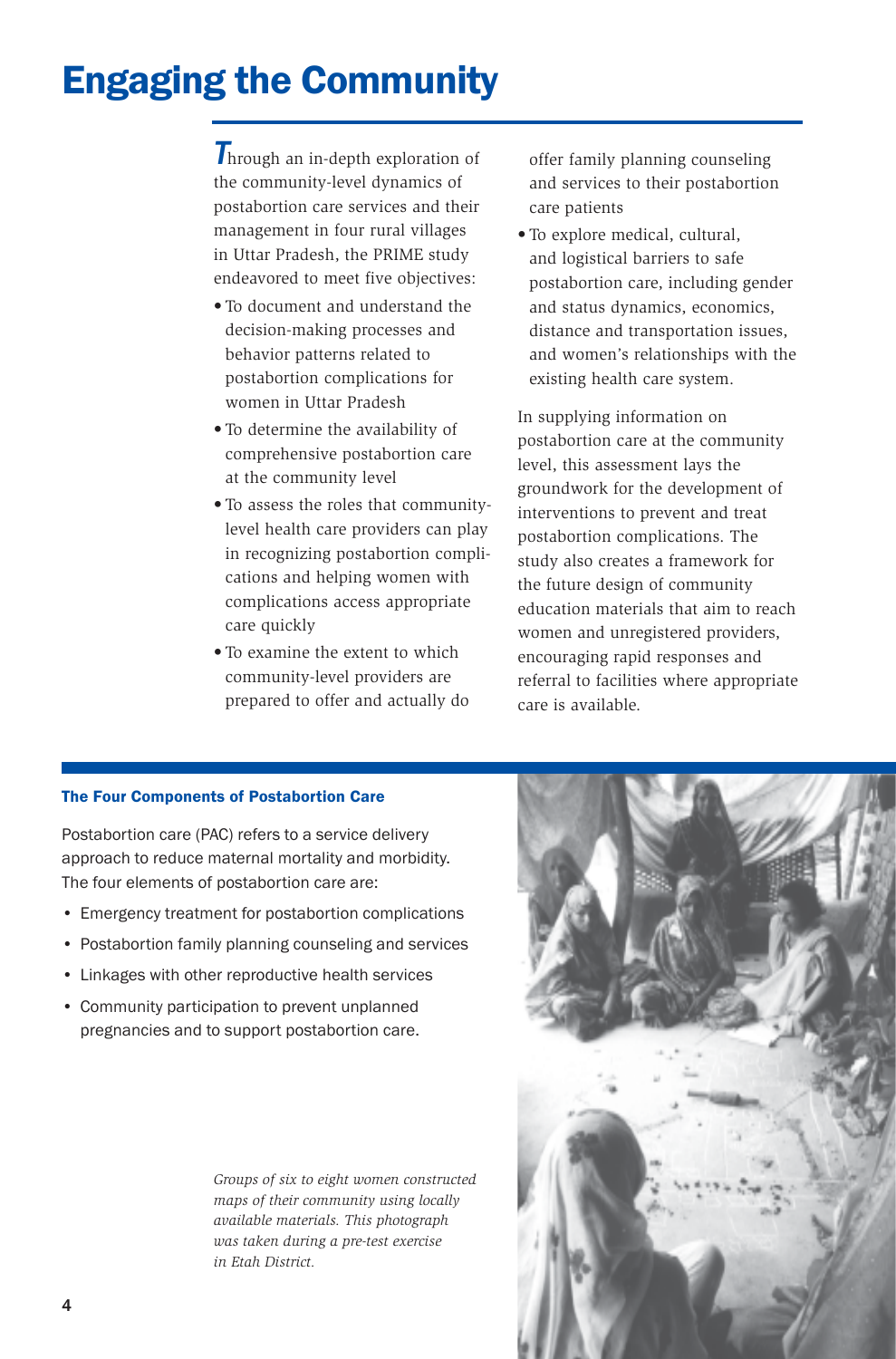*Postabortion complications cause stigmatization within families and communities.*



*"I have suffered a lot. My family members taunted me by saying, 'Let her suffer for what she has done.' In the village they said, 'She is unable to reproduce, now she is useless.' So I deliberately stopped taking family planning medicine."*

—30-year-old married woman; middle-school education; six living children.

### Our Partner Institutions

*T*wo hospitals with strong ties to communities in rural Uttar Pradesh— Kamala Nehru Memorial Hospital in Allahabad District and Christian Hospital Kasganj in Etah District conducted the study. Both had already been working to improve family planning and reproductive health services in rural areas through grants from USAID's Innovations in Family Planning Services Project.

In the relatively prosperous Allahabad District, the majority of households in the two villages that were studied have access to electricity, running water and radio, and literacy levels are above average for the state. Agriculture and private-sector industries are the main sources of employment. Dirt roads connect the villages to nearby towns, and transportation is available from private entrepreneurs.

Representative of less developed rural areas of Uttar Pradesh, the two villages examined by the Etah team are populated mostly by seasonal agricultural workers and consequently suffer from high rates of unemployment and poverty. An estimated 60 to 70 percent of the population is illiterate, electricity is intermittent

or nonexistent, and the dirt roads connecting the villages to nearby towns are in very poor condition, with transportation options including bicycles, bullock carts, tractor trolleys, and a few automobiles. Wells and hand pumps supply water, and few households have radios or television sets.

During the period of data collection, health care providers in the villages included *dais* (traditional birth attendants), Auxiliary Nurse Midwives (ANMs), Bachelors in Ayurvedic Medical Science (BAMS), Rural Medical Practitioners (RMPs), medical shopkeepers, untrained or informally trained practitioners both male and female, and spiritual healers. At the time of the study, none of them had been trained to provide postabortion care. Women in Allahabad District have a wider range of options for health care and are more likely to be aware of the potential hazards associated with seeking care from untrained practitioners than women in Etah District, where access to trained providers is more limited. In both areas, however, the low skill and knowledge levels of providers often present barriers to safe care.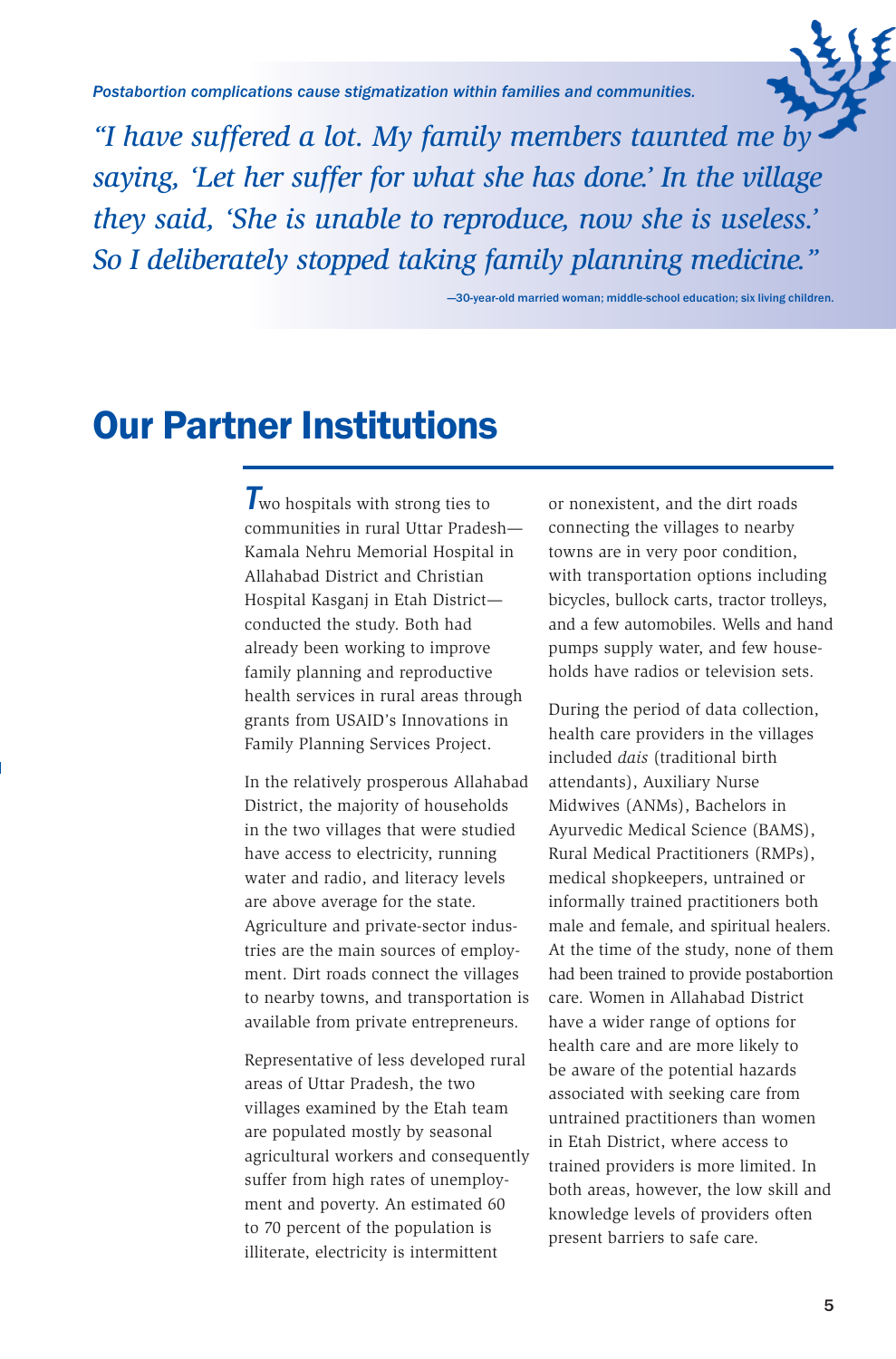## Collecting Information

*T*he research teams from the two hospitals consisted of women and men with academic backgrounds, field experience in social science research, and fluency in the local dialect. Specifically for this project they received training in relevant reproductive health concepts and qualitative data collection techniques, including supervised field practice. Study participants were asked to take part in interviews only after reading or listening to an explanation of the purpose of the study, and verbally agreeing to a statement of informed consent. Interviews were conducted in settings

women and men and female and male adolescents  $(n=24)$ 

- Seeking out married women who are particularly knowledgeable about postabortion care issues at the community level and interviewing them in-depth, multiple times, as key informants  $(n=53)$
- Identifying providers of postabortion care services and interviewing a selection of them to purposively sample an understanding of their perspective on postabortion care services at the community level  $(n=38).$ <sup>5</sup>

### Timeline of Delays

Women delay recognizing the complications

Decision-makers postpone the decision of whether or not to seek care

Women try home remedies and wait to see if they will work



Women put off discussing the problem with husbands and other decision-makers (such as mothers-in-law)



When a decision is made to seek or her care-givers—the process of transportation and medical costs

that were as private as possible and the data collected were kept under lock and key at the project hospitals.

The teams embarked on a series of qualitative data collection activities:

- Compiling descriptive surveys of formal and informal organizations, institutions, and key leaders in the four selected communities
- Stimulating discussion through exercises in community mapping, a participatory research method in which community members are asked to create a visual representation of information  $(n=18)$
- Holding focus group discussions with specific population subgroups, including married and unmarried

These qualitative data collection methods provided a means of collecting information about the sensitive topic of postabortion care, and yielded data on both the range of perceptions and practices of the informants and the decision-making processes supporting those perceptions and practices. Attempts were made to ensure adequate coverage of specific age, religious, and caste groups. As the sampling was purposive and nonrandom, the data are not intended to measure incidence or prevalence of postabortion complications, attitudes about postabortion complications, or the proportion of community members in specific categories.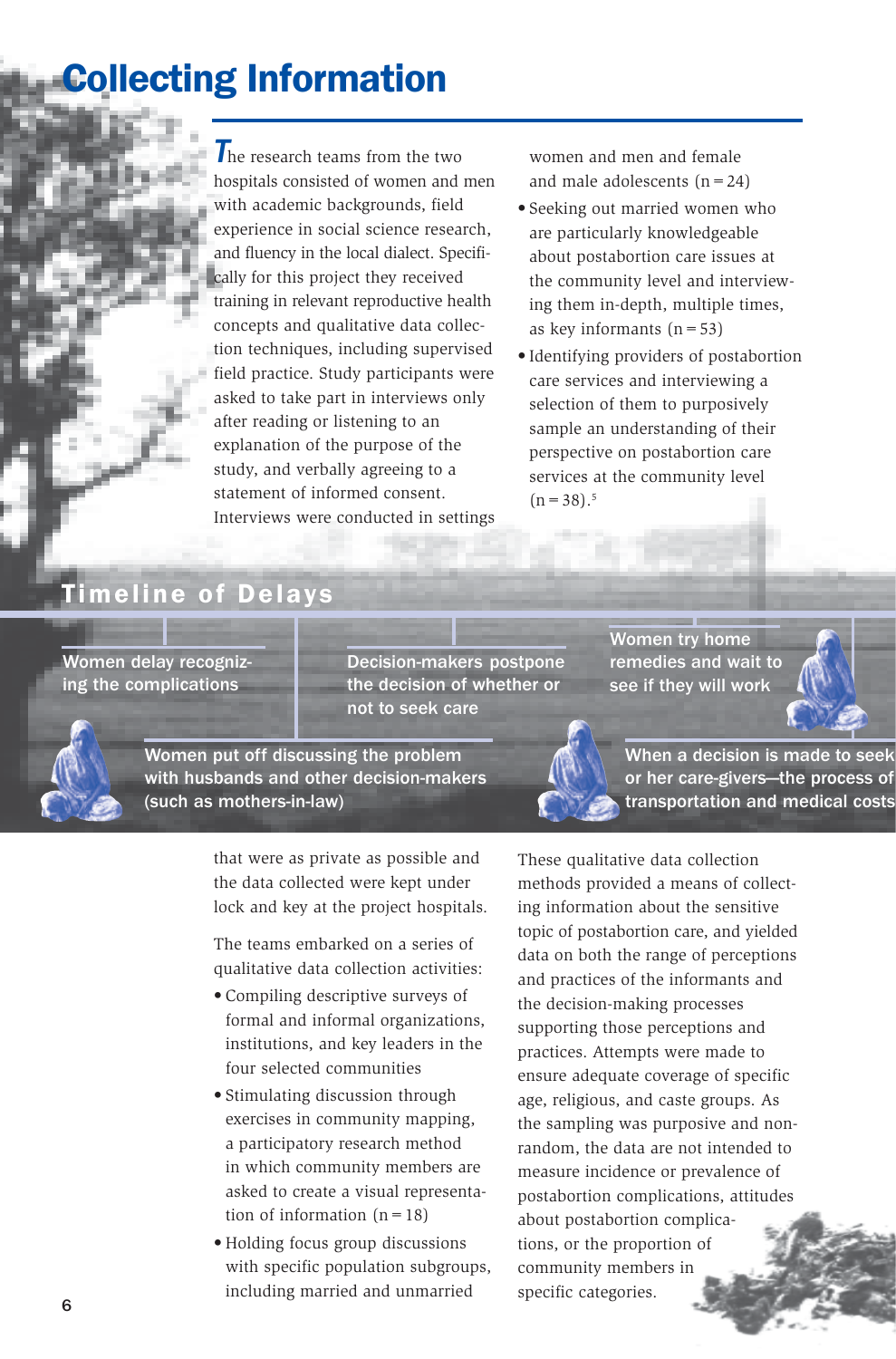## Delay and More Delay

**The study found that the postabortion** care currently offered in the villages tends to exacerbate rather than alleviate postabortion complications. For reasons of familiarity, accessibility, discretion, and affordability, women in the communities under study turn to untrained or poorly trained villagelevel providers for postabortion care, even when they are aware that they would likely receive safer and more effective care at a higher-level facility. Often, these are the very same providers who performed the unsafe abortion using such methods as boiled carrot seeds, tea made with

pain) to chronic (infertility) to life threatening (referral-level providers in the Allahabad and Kasganj hospitals reported cases of intestinal gangrene and vaginal or uterine perforation). Paradoxically, the improper diagnosis, treatment, and management of postabortion complications by "affordable" village-level providers often winds up increasing the cost of treatment by necessitating multiple visits or by prolonging complications.

Making matters worse, there is often a limited understanding among both community members and village-level

Frequently, a woman, her husband, or another decisionmaker, will seek care from the original abortion provider, who will, often for a profit, suggest medications

 care—either by the woman accessing funds to cover leads to further delays



provider, at the village or a higher level, may result in additional delays, costs, and the prolonging of complications.

An inappropriate referral to another

*jaggery* (a coarse brown sugar), and ayurvedic medicines. Occasionally more alarming techniques are employed, including the insertion of *batti* (sticks of chemicals prepared by *dais*) into the uterus or the use of dilation and curettage instruments without formal training or sterile procedures.

The majority of women (37 out of 53) interviewed in-depth had experienced postabortion complications, which

> ranged from mild (prolonged bleeding, back and abdominal

Women wait to see if the medications will be effective

> providers of the urgency of appropriate treatment for postabortion complications. Some non-physician providers interviewed in the study voiced skepticism about the value of formal medical training, further decreasing the likelihood of referrals in cases where treatment of the complications is beyond the scope of the village-level provider. Informants also confirmed that social and cultural stigma adds to the reluctance of women to seek immediate care. Thus, emergency care for postabortion complications usually becomes a process of delays.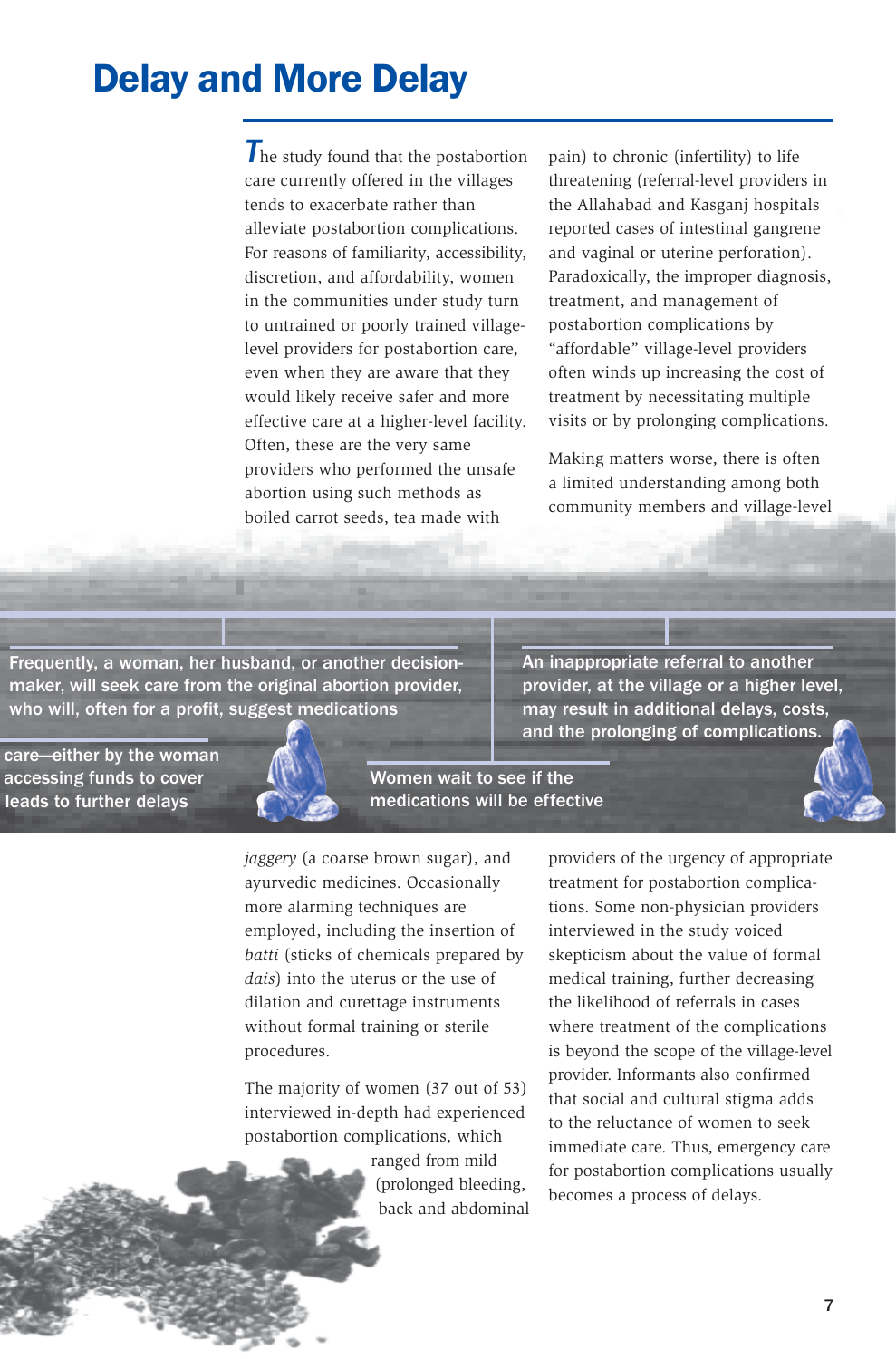## Culture, Society, and Communication between Husband and Wife



*C*ultural factors—especially the inability of men and women to comfortably discuss women's health concerns—contribute to delays in the care-seeking process. Too often, women hide obstetric problems from their husbands until they become extremely serious: "At the point when it becomes impossible for her to move around she'll speak about it to her husband," related a 35-year-old informant with six children. And in their position as decision-makers, husbands may serve as a barrier to appropriate care—or any care at all for financial or other reasons: "The reality is that the woman has no say in front of the man," said a 35-year-old mother of five children.

The sex of the provider also presents cultural issues for care-seekers and care-givers. In some instances of postabortion complications, a husband will seek medicines from a local male provider on his wife's behalf. A woman will seek care from a local female provider. If a complication continues or becomes more serious, the husband and wife may go together to seek care at a higher level. While female providers can conduct internal examinations on female patients, male providers at the village level feel socially proscribed to perform only superficial examinations when dealing with female patients. Women display a strong preference for female providers, but this too forms an obstacle to appropriate care in situations where a qualified female provider is not available.

Not surprisingly, unmarried adolescent informants often perceived postabortion complications differently from married women. Social stigmatization concerning abortion and the fear of sterility hold serious ramifications for young, unmarried girls, to whom the confidentiality of health care services becomes of paramount concern. As one participant in a focus group discussion with unmarried adolescent girls noted, an abortion provider has the power to "make her life a hell. There is the possibility of his blackmailing her." The threat of community-sanctioned violence adds to the pressure felt by unmarried adolescents to keep postabortion complications a secret, consequently affecting decisions over the choice of a provider or how soon to seek care.

Perpetuating the incidence of postabortion complications in the communities under study is the fact that family planning and contraceptive counseling and services are inadequate at both the village and referral levels. Providers who do dispense contraceptives seldom appear to offer a choice of methods, and even referral-level providers seem to miss opportunities for family planning counseling, which when offered tends to be judgmental rather than supportive. Although awareness of contraceptive methods is high in the villages, usage is low and misperceptions and myths are prevalent. Women who live in purdah or other restrictive environments are especially difficult targets for public health messages, making an interaction with the formal health care system in the case of postabortion complications a particularly important opportunity for the provider to discuss contraceptive options.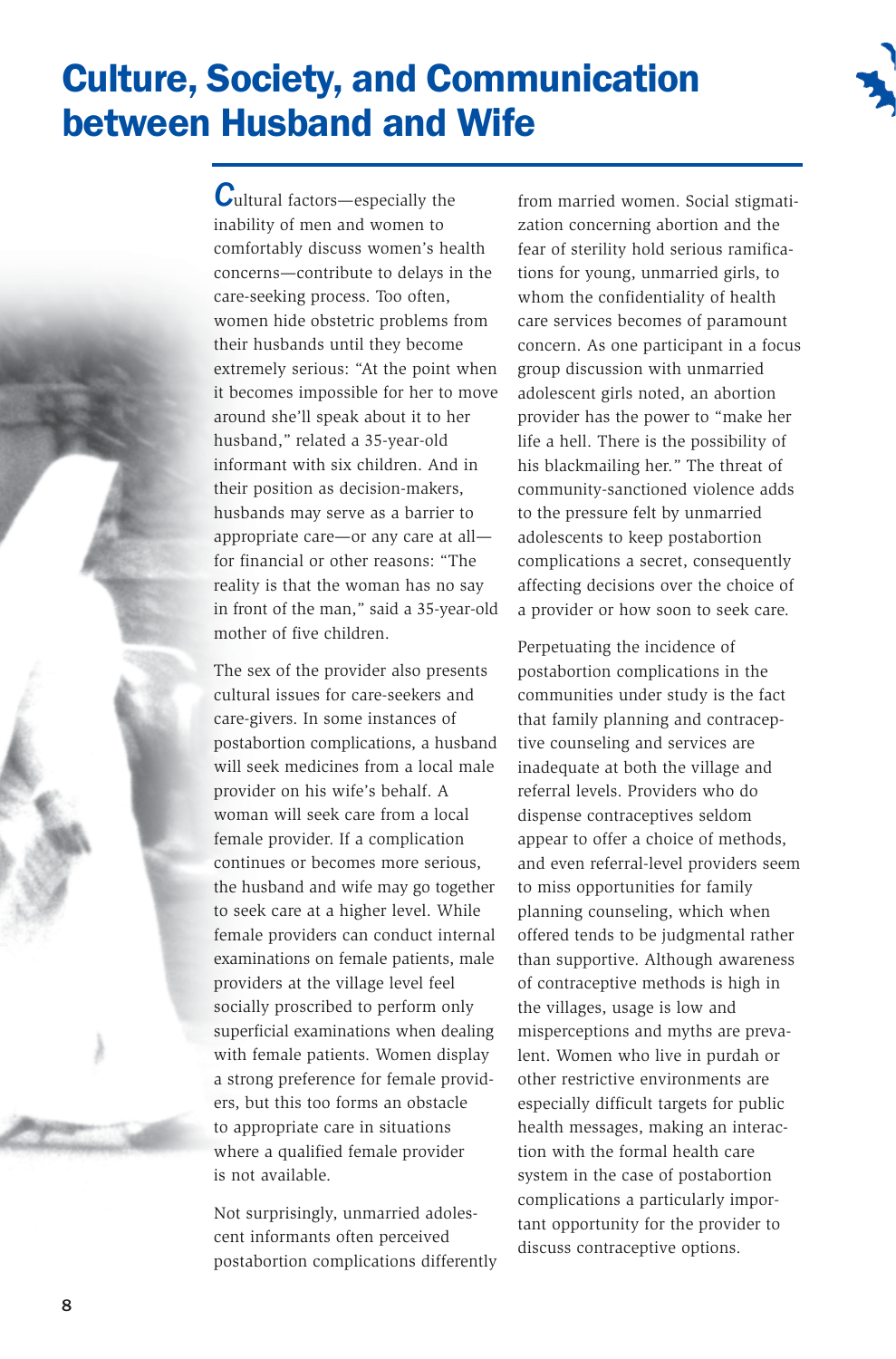

*Postabortion complications have deleterious consequences on the economic well-being of families as well as on women's reproductive health.*

*"I spent 4,000 rupees and my body had to pay… I underwent various treatments for three to four months but none of them helped."*

—30-year-old married woman; middle-school education; six living children.



### **Conclusions**

*F*or the foreseeable future, postabortion complications will likely continue to occur in rural Uttar Pradesh, and women will persist in seeking care at the village level for such reasons as familiarity with the provider, accessibility, and affordability. Thus, there is a need for a strong decentralized postabortion care program and referral network.

In documenting the range of postabortion care practitioners and practices at the community level in rural Uttar Pradesh, this assessment describes an informal system that has the potential to serve the local population much more effectively in terms of preventing postabortion complications and linking patients with appropriate care facilities promptly. To realize this potential, community-based providers would need to be trained to offer safe postabortion care at the level for which they are professionally qualified, to be aware of the potential dangers of postabortion complications, and to improve their referral systems in order to help facilitate higher-level care when necessary. Women and household decision-makers would need to be educated to recognize the signs of postabortion complications and to

identify situations that require treatment through the formal health care system.

Perhaps the most discouraging examples revealed by the study are the cases of couples who have had an unwanted pregnancy, an unsafe abortion and subsequent complications, but who still reject contraception. The reasons for this gap include a lack of accurate information about available methods, a fear of side effects, and the unwillingness of household decision-makers to allow contraceptive use. For the system to serve women more effectively, community-level providers would have to play a much stronger role in providing family planning counseling and services.

Another aspect of more comprehensive postabortion care—linkages with other reproductive health services is likewise often neglected at the community level. The goal of identifying and meeting the broad range of women's reproductive health needs including counseling for rape and domestic violence as well as infertility and subfertility issues—should be more widely recognized among community-level providers.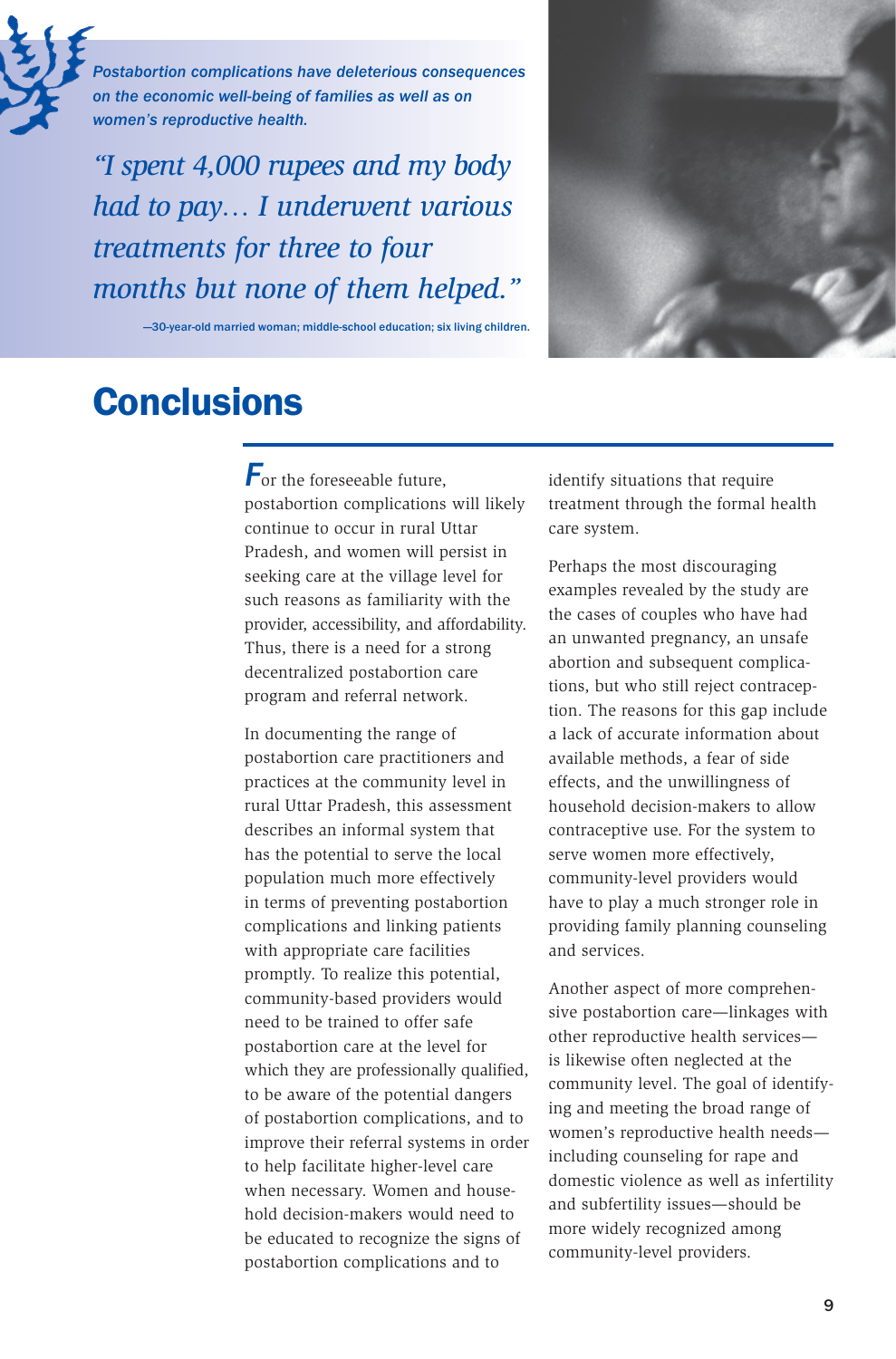#### **Promote safe reproductive health care for women**

Informational and educational messages about preventing unwanted pregnancies and increasing access to appropriate reproductive health care may encourage positive behavior change. At the community level a range of target groups could be addressed, including decision-makers, such as husbands and mothers-in-law; married women of reproductive age; adolescent males and females; providers such as *dais*, Auxiliary Nurse Midwives, medical shopkeepers, and Indigenous Systems of Medicine Practitioners; and village leaders. Specific messages for community dissemination might include the following:

- Women with health problems deserve appropriate care
- Postabortion complications can be life-threatening
- Postabortion complications require urgent care
- Seeking safe care first is best for the woman and saves time and money in the long run
- Unwanted pregnancies and postabortion complications can be avoided when contraception is available and used properly
- After a spontaneous or induced abortion, fertility can return immediately.

Supplementary messages aimed at providers could emphasize that:

- Treating women with postabortion complications according to protocol is legal and is a medical responsibility
- Appropriate care starts at the community level and includes recognizing the complication and linking the patient to a higher-level health care facility when necessary
- A non-judgmental attitude is most effective when treating women with postabortion complications
- Women who have had postabortion complications should be counseled

*Postabortion complications can drive unmarried women—especially adolescents—to suicide.*

*"There are many girls who commit suicide because of the fear of getting a bad reputation… They get these sulfa (insecticide) tablets from the market, eat them and die."*

—36-year-old married woman; non-literate; three living children.

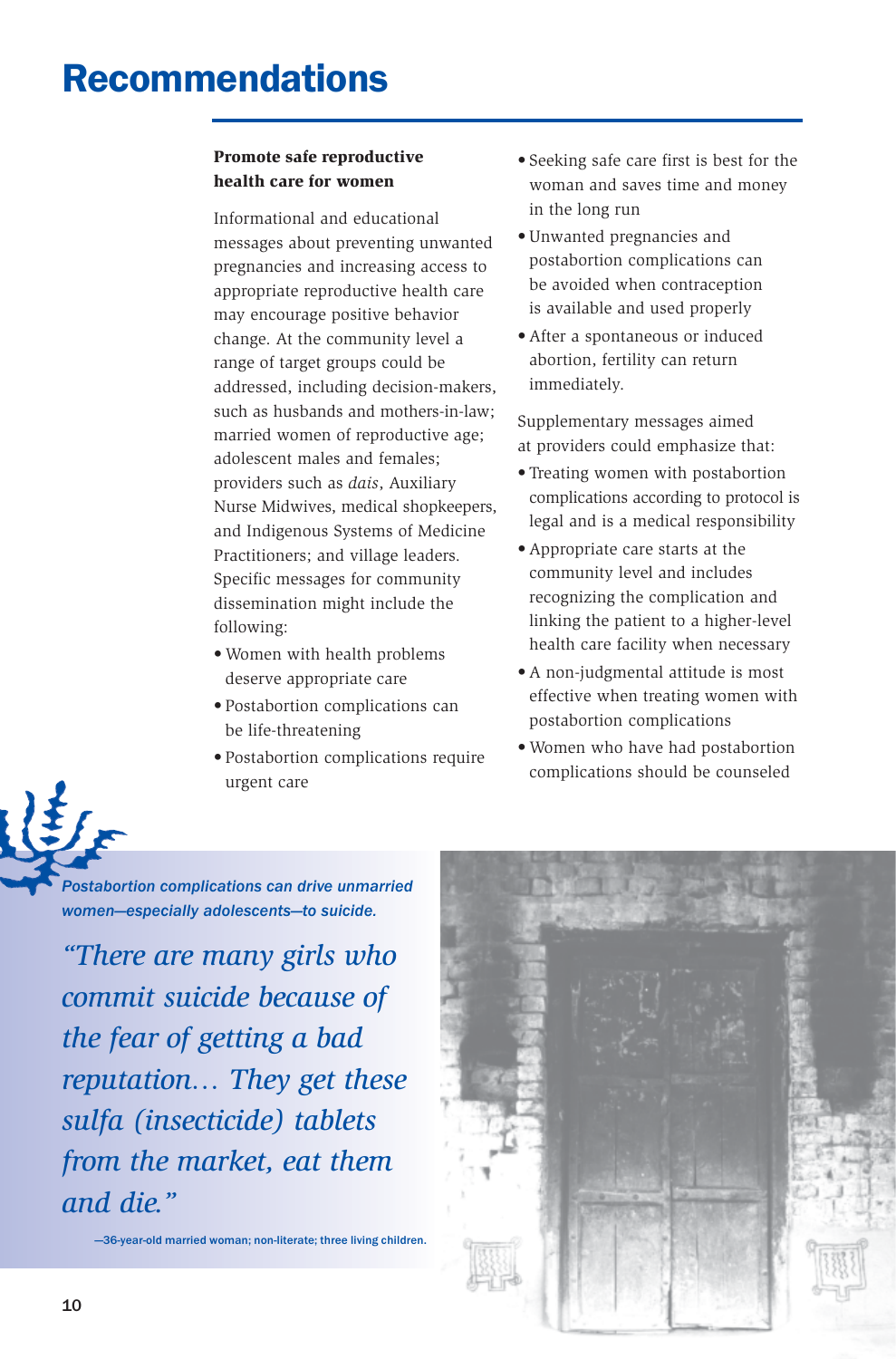in family planning and contraceptive methods

- Women who have had postabortion complications need to know that fertility can return immediately
- Men who accompany their wives in seeking postabortion care deserve appropriate family planning and reproductive health counseling.

### **Adopt and support a postabortion care policy at local, state, and national levels**

Policy-makers and providers at all levels need to know that postabortion care is legal and valuable in saving women's lives. Where postabortion care is not specifically addressed in local, state, and national reproductivehealth service policies, guidelines could be adopted, supported, and disseminated. These guidelines would specify the types of postabortion care and family planning services that should be made available at various levels of facilities by different cadres of providers. Mechanisms could be explored to involve community members, providers, and policy-makers in pinpointing service delivery gaps

and developing intervention strategies and priorities for improving access to safe postabortion care services and referrals at the primary level.

#### **Advance postabortion care service provision**

The experiences of women interviewed for this assessment indicate that to improve the quality of postabortion care in rural Uttar Pradesh, health care providers at the community level require training to offer selected reproductive health services, including postabortion care, as their professional qualifications allow. This would include training to recognize serious postabortion complications and deliver emergency care, making referrals when necessary. Access to a community-based referral network that facilitates prompt access to the appropriate level of care when emergency situations arise is critical. Similarly, rural couples would greatly benefit from community-level providers offering women and men postabortion family planning and other reproductive health counseling and services.

#### *Notes*

- *1 Under the Medical Termination of Pregnancy Act of 1971, abortion is available legally in India during the first 20 weeks of pregnancy on a number of grounds when performed by a registered physician in a government-approved facility. However, an estimated 90 percent of abortions in India are illegally induced.*
- *2 International Institute for Population Sciences. National Family Health Survey Key Findings, 1998-99. Mumbai, India, Measure DHS; 1999.*
- *3 Ibid.*

*5 For a detailed examination of the study methodology and the data collected, see: Johnston HB, Ved R, Lyall N, Agarwal K. Postabortion complications and their management: a community assessment conducted in rural Uttar Pradesh, India. PRIME Project Technical Report No. 23. Chapel Hill, NC: Intrah (forthcoming).*

#### *Photo Credits*

*Noah Evens (pages 6, 7, 8, 9) Heidi Bart Johnston (pages 3, 4, 10)*

#### Acknowledgments

The authors wish to thank all of those who made this PRIME II *Dispatch* possible, beginning with a highly dedicated group of interviewers, translators, and transcribers. At Christian Hospital Kasganj: Salma Alvi, Nikhat Perveen, Christina Singh, Dr. John D'Souza, Dr. Saleem Lawrence, Stephen Singh, Anwar Alvi, Alka Varshney, Pratima Pandit, Vijay Kumari, Mukta Kohli, Rashmi Gupta, and Lata Saxena. At Kamala Nehru Memorial Hospital: Dr. Archana Raje Gupta, Anjana Misra, Shikha Srivastava, Sheel Bala Varma, Shefali Singh, Nupur Bhargava, Suleima Siddiqui, Akansha Dikshit, Hina Irfan, Safiya Zameer, and Kalpana Sharma. At Christian Hospital Kasganj, Dr. H.J. Lyall's assistance was invaluable. Likewise, at Kamala Nehru Memorial Hospital, Dr. Perhar and Dr. Gupta played crucial roles in the success of the project. We also thank the women and men who participated in the study for providing us with so much valuable information and for generously sharing their experiences on a culturally sensitive subject.

Numerous colleagues provided assistance throughout the project including Shalini Shah and Wilda Campbell at PRIME/ROANE; Jim McMahan, Marcel Vekemans, David Nelson, Margaret Rabb, Rebecca Henry, and Maureen Corbett at PRIME/Intrah; and Ronnie Johnson, Janie Benson, and Dan Stokes at Ipas. At USAID, Jinny Sewell and Samaresh Sen Gupta helped to guide us from the planning stages to the final report. Also we would like to thank SIFPSA for their essential contributions throughout the study period.

*<sup>4</sup> Ibid.*